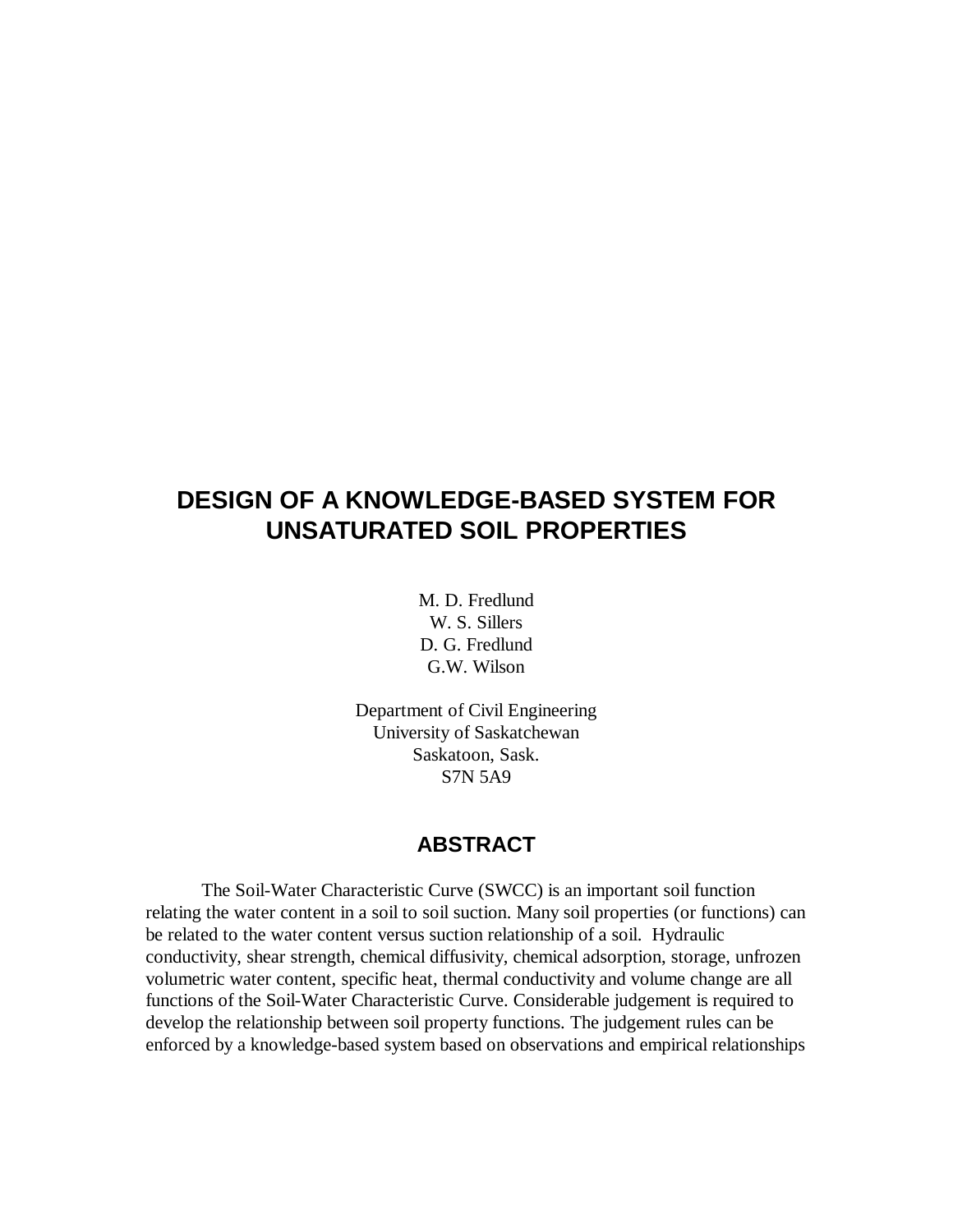among soil property functions. A knowledge-based system was developed using a relational database management system (RDBMS) known as Microsoft's Access database program. Access<sup>®</sup> provided a suitable environment for combining the user interface, knowledge base, database, and query system. This system provides an estimate of the Soil-Water Characteristic Curve as well as the other unsaturated property functions using basic soil classification data such as grain-size distribution, density and specific gravity. The system allows estimation for many complex soil properties while reducing both time and cost requirements.

## **1.0 INTRODUCTION**

Theory governing the behavior of unsaturated soils has been available for several years and has shown that the Soil-Water Characteristic Curve is the central relationship describing how a soil behaves as it desaturates. Research has shown that empirical relationships can be used to describe property functions related to the Soil-Water Characteristic Curve. These empirical relationships can then be used to predict how the permeability, shear strength, thermal properties, diffusion and adsorption will behave as a soil desaturates. The principles of how an unsaturated soil behaves are encoded into the knowledge-based system. The process for predicting the behavior of unsaturated soils is then greatly simplified. General soil properties are stored in a primary knowledge frame. Subsiduary properties are stored in frames with links respective to the main soil frame. Knowledge was aquired by interviewing experts in the field as well as researching current publications. Soils information for the soils database was aquired from several different sources with a total of approximately 6000 soils represented in the database.

## **2.0 PROBLEM DEFINITION**

Classical soil mechanics has emphasized specific types of soils (e.g., saturated sands, silts, and clays and dry sands). Textbooks cover these types of soils in a completely dry or a completely saturated condition. Recently, it has been shown that attention must be given to soils that do not fall into common categories. A large portion of these soils can be classified as unsaturated soils. Unsaturated soils have typically been avoided due to the complexity of their behavior. An unsaturated soil consists of more than two phases and therefore the natural laws governing its behavior are changed. Central to the behavior of an unsaturated soil is the relationship between water and air as the soil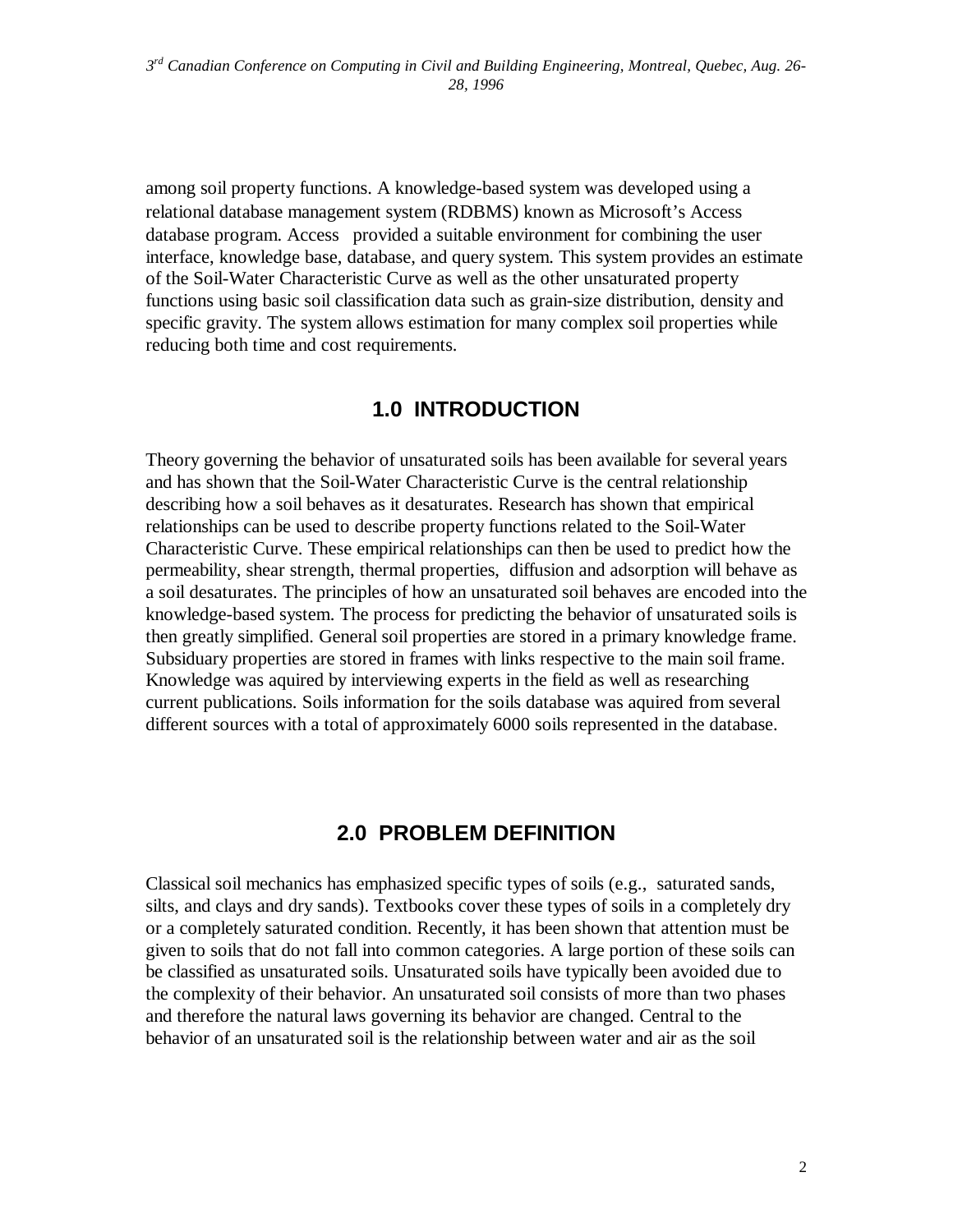desaturates. This relationship is described as the Soil-Water Characteristic Curve (SWCC). Laboratory studies have shown that there is a relationship between the Soil-Water Characteristic Curve and unsaturated soil properties (Fredlund and Rahardjo, 1993b). Properties such as hydraulic conductivity, shear strength, storage, unfrozen water content, specific heat, thermal conductivity, diffusion and adsorption can all be related to the SWCC. Until present, however, a method of combining unsaturated soil property functions into a single system has not existed. The knowledge system provides a way to link complex property functions together to describe the behaviour of an unsaturated soil.

#### **2.1 The Soil-Water Characteristic Curve (SWCC)**

The SWCC, typically the desaturation or moisture retention curve, is a continuous sigmoidal function representing the water storage capacity of a soil as it is subjected to increasing soil suction. It is the relation between volumetric water content, θ, and stress state, (ua-uw). The SWCC can be used as a means of deriving and linking soil behaviours such as permeability, shear strength and volume change. It is the center or base of the engineering behaviour of an unsaturated soil. The SWCC provides a means of relating the fundamental soil properties to each other and controlling the state at which each engineering behaviour is calculated. This is important for modelling more than one aspect of soil behaviour in a single analysis. The SWCC contains three important pieces of information: pore size distribution, amount of water contained in the pores at any suction and the stress state of the soil and soil water. The SWCC has three stages which describe the process of desaturation of a soil (ie. increasing suction). These are outlined below starting at saturation of the soil.

1. The Capillary Saturation Zone where the pore-water is in tension but the soil remains saturated due to capillary forces. This stage ends at the air entry value  $(u_a-u_w)_b$ , where the applied suction overcomes the capillary water forces in the soil and air enters the soil pores.

2. The Desaturation Zone where water is displaced by air within the pores. Liquid water drains from the pores and is displaced by air. This stage ends at the residual water content,  $\theta_r$ , where pore-water becomes occluded and the permeability is greatly reduced. 3. The Residual Saturation Zone where the water is tightly adsorbed onto the soil particles and flow occurs in the form of vapor. In this stage the term suction loses its physical significance. Instead it can be regarded as a term for energy required to withdraw a unit of water from a mass of soil. This stage is terminated at oven dryness. When the soil is heated to 105 $^{\circ}$  C, corresponding to a suction of approximately 1 x 10<sup> $^{\circ}$ </sup> kPa, and is assumed to have zero water content. This point is a benchmark for all soils,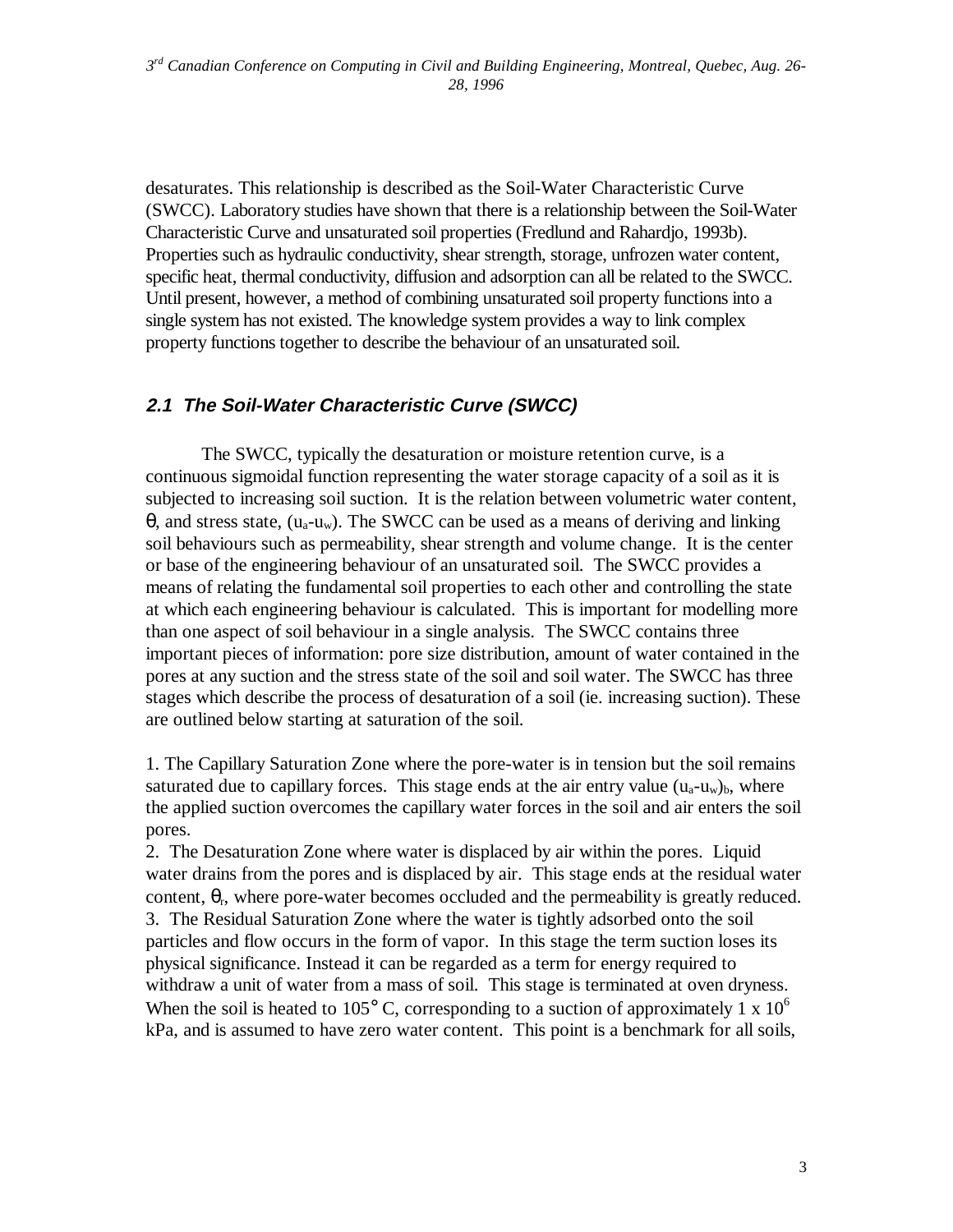any water not driven off is chemically bonded to the soil and is not important with respect to the engineering behaviour.

The SWCC is a measured soil property that is used to derive other soil functions and provides a common reference to stress state at which other properties are calculated. In other words, it ensures that each soil property is calculated at the same state.

#### **2.2 Methods of obtaining SWCC**

There are several methods available in the knowledge-based system for obtaining a SWCC for a particular soil. The method used should be determined by the application for which the SWCC will be used and its desired accuracy. The most accurate way to determine a SWCC is through laboratory experimentation. Because of the high cost of lab equipment and the time required to run this test, alternate methods are often desirable. The knowledge-based system provides three alternative methods of determining a SWCC. The first method involves searching the database for a soil with similar properties as the current soil being analyzed and assuming a similar SWCC. Secondly, the knowledge-based system will look up and suggest reasonable fitting parameters based on the current soil properties. To accommodate recent research, a third method was also provided in the system. It has been found that correlations exist between the grain-size distribution and the SWCC (Arya, 1981). A method was therefore developed that allowed the prediction of the SWCC from the grain-size distribution. The final method selected to obtain a SWCC will depend on a users confidence in each of the three prediction methods.

#### **2.3 Prediction of unsaturated soil properties based on SWCC**

Laboratory studies have shown that there is a relationship between the Soil-Water Characteristic Curve and unsaturated soil properties (Fredlund and Rahardjo, 1993b). To confirm this belief, a literature review was performed to determine the best prediction methods currently available. It was found that extensive research has been performed in predicting various unsaturated soil property functions. The predictions adopted for the knowledge-based system were then selected based on the following criteria. Firstly, the prediction method should have a correct theoretical basis. Statistical predictions were avoided and prediction methods were accepted if they were founded in theory governing soil behavior. Secondly, it was attempted to find the most accurate prediction methods. The amount of error between experimental and predicted results was noted in the selection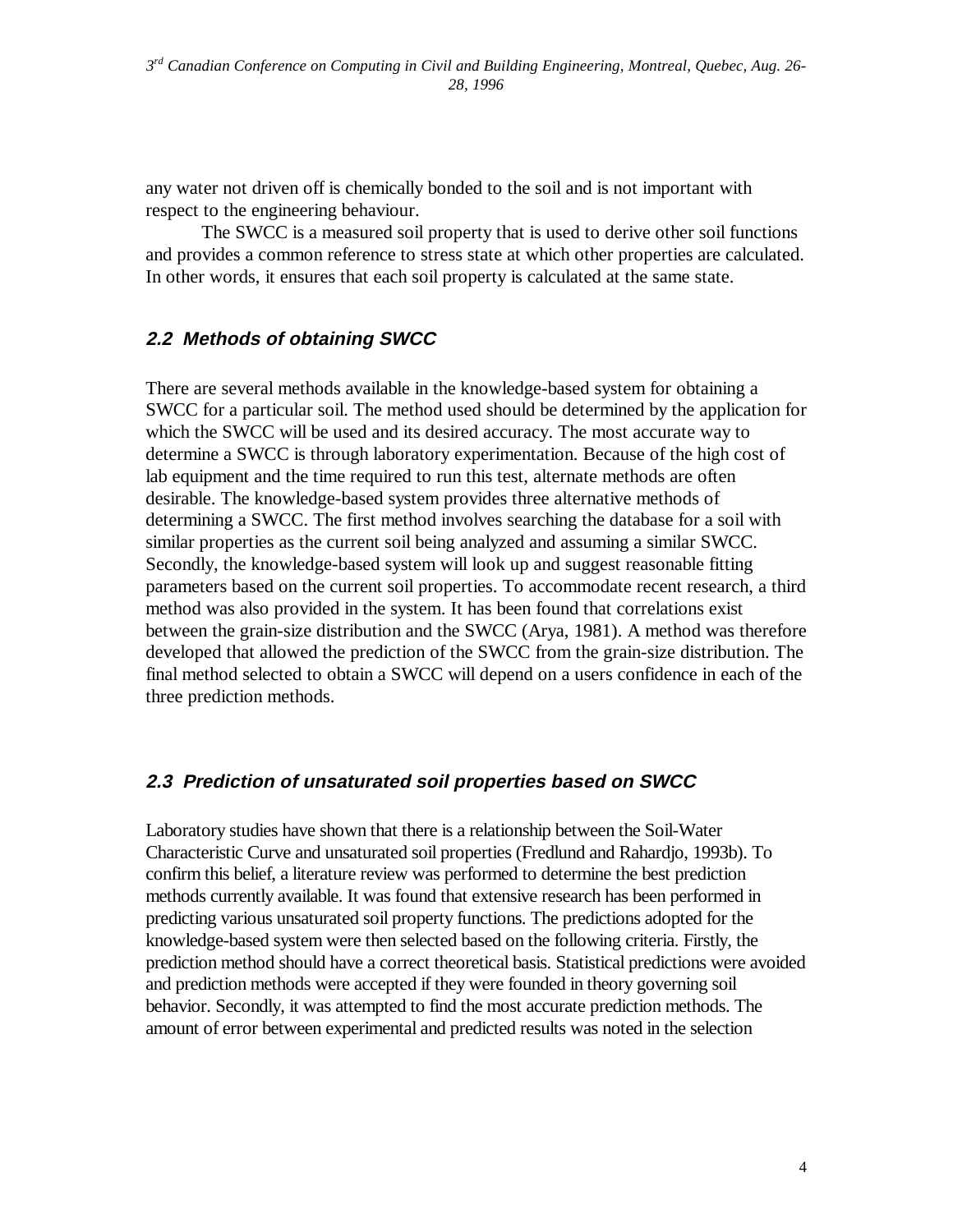process. The prediction methods finally selected appear to be the best available in current literature.

## **3.0 KNOWLEDGE ACQUISITION**

The most important process in a knowledge-based system is knowledge acquisition. How the knowledge is obtained and where it is obtained determines the usefulness of the system. The knowledge-based system described in this paper compiles information from three primary sources. Experts in the field of unsaturated soils were interviewed to obtain methods and heuristics common to the field of unsaturated soils. A search of current and past research was performed to determine the framework of the system. Experimental soil data containing at the minimum a Soil-Water Characteristic Curve was required for the database system. Lastly, current computer modelling software in the field of unsaturated soils was reviewed to determine what input properties were most significant. The information was then compiled to create a system to describe the property functions for unsaturated soils.

#### **3.1 Interviewing Experts**

Much knowledge in the field of unsaturated soils can only be found by probing the minds of people currently involved in research. Documentation of the newer techniques is not extensive making it necessary to rely on the experience of current experts. D.G. Fredlund and G.W Wilson provided insight and guidance into the design of the system and the way soil information should be represented. Research done in the physical theory of how unsaturated soils behave by D.G. Fredlund laid the foundation for development of the system. Since the SWCC is central to the system, advice was also received from D.G. Fredlund on its representation and implementation. Knowledge regarding the implementation of thermal properties of soils was contributed by G.W. Wilson with colleague S.L. Barbour providing insight into how unsaturated soils behave in the area of contaminant transport. Mention must also be given to Walter Rawls from the USDA who provided input in determining what methods to use in the prediction of saturated hydraulic conductivity. Advice from the aforementioned experts provided the foundation for the design of the system as well as the heuristic rules used in the field of unsaturated soils.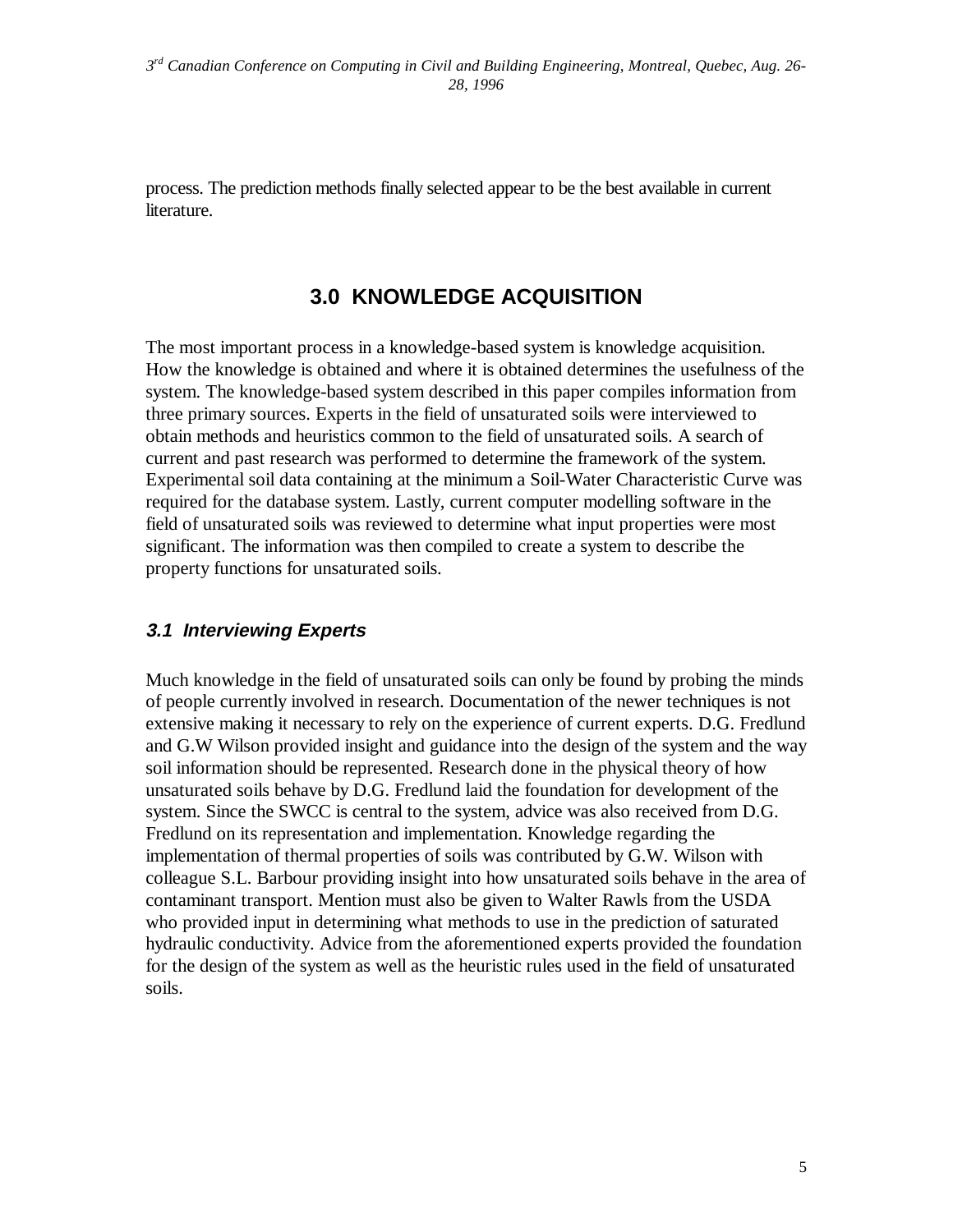## **3.2 Search of current literature**

An extensive literature review was performed to determine the best prediction methods to use in the knowledge system. The prediction methods used by the knowledge system are summarised in Table 1.

| <b>Description</b>           | Reference                                                                                                    |
|------------------------------|--------------------------------------------------------------------------------------------------------------|
| Prediction of SWCC from      | Fredlund, Murray, (1996), Design of a Knowledge-Based System                                                 |
| grain-size curve             | for Unsaturated Soils, Master's Degree, University of                                                        |
|                              | Saskatchewan.                                                                                                |
| Prediction of adsorption     | Lim, P.C., (1995), Characterization and Prediction of the                                                    |
| curve from SWCC              | Functional for the Coefficients of Diffusion and Adsorption for                                              |
|                              | Inorganic Chemicals in Unsaturated Soils, Ph.D. Thesis,                                                      |
|                              | University of Saskatchewan.                                                                                  |
| Prediction of coefficient of | Lim P.C. S.L. Barbour and D.G. Fredlund, (1996), Diffusion and                                               |
| diffusion from the SWCC      | Adsorption Processes in Unsaturated Soils II: Effect of The                                                  |
|                              | Degree of Saturation on the Coefficient of Diffusion, Canadian                                               |
|                              | Geotechnical Journal                                                                                         |
| Prediction of unfrozen       | Black, P.B. and Tice, A.R., (1989), Comparison of soil freezing                                              |
| volumetric water content     | curve and soil water curve data for Windsor Sandy Loam., Water                                               |
| from the SWCC                | Resources Research, Vol. 25, No. 10., pp. 2205-2210.                                                         |
| Prediction of specific heat  | Farouki O.T., (1986), Thermal Properties of Soils, Trans Tech                                                |
| capacity from the SWCC       | Publications, Clausthal-Zellerfeld, Germany, 112-117                                                         |
| Prediction of thermal        | Johansen, O., (1975), Thermal Conductivity of Soils, Ph.D.                                                   |
| conductivity from the        | Theses, (CRREL Draft Translation 637, 1977), Trondheim,                                                      |
| <b>SWCC</b>                  | Norway                                                                                                       |
| Prediction of quartz content | Tarnawski, Vlodek R., and Bernhard Wagner, (1993), Thermal                                                   |
|                              | and hydraulic properties of soils, Saint Mary's University,                                                  |
| Prediction of shear strength | Division of Engineering, Halifax, Nova Scotia<br>Fredlund D.G., Anqing Xing, M.D. Fredlund and S.L. Barbour, |
| envelope from the SWCC       | (1996), The Relationship of the Unsaturated Soil Shear Strength                                              |
|                              | Functions to the Soil-Water Characteristic Curve, Canadian                                                   |
|                              | Geotechnical Journal                                                                                         |
| Prediction of unsaturated    | Fredlund, D.G., Xing, A. and Huang, S., (1994), Predicting the                                               |
| hydraulic conductivity       | permeability function for unsaturated soil using the Soil-Water                                              |
| function from the SWCC       | Characteristic Curve, Canadian Geotechnical Journal, Vol. 31,                                                |
|                              | No. 3., pp. 533-546.                                                                                         |
| Prediction of saturated      | Holtz, Robert D., William D. Kovacs, (1981), An introduction to                                              |
| hydraulic conductivity using | geotechnical engineering, Prentice-Hall, Inc., Englewood Cliffs,                                             |
| $D_{10}$                     | New Jersey                                                                                                   |

**Table 1 Summary of prediction methods used in Knowledge-Based System**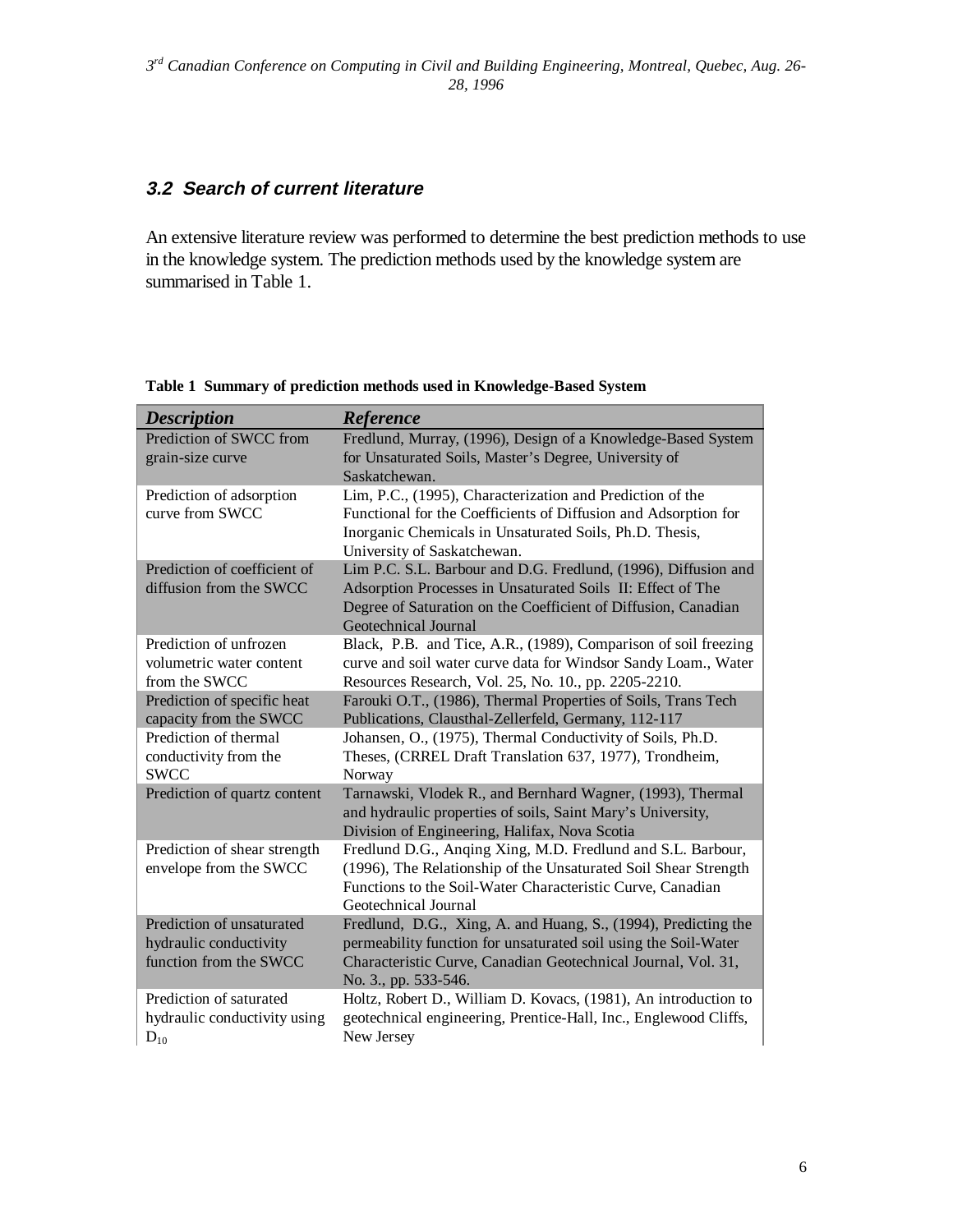Prediction of saturated hydraulic conductivity using an effective porosity, ne Ahuja L.R. D.K. Cassel, R.R. Bruce, and B.B. Barnes, (1989), Evaluation of Spacial Distribution of Hydraulic Conductivity Using Effective Porosity Data, Soil Science Journal, Vol. 148, No. 6, 404-411

#### **3.3 Acquisition of existing databases**

Existing experimental data was used as the starting point in the development of the knowledge based system. Once a database of soil information is acquired, statistical calculations can be performed to check the validity of theoretical predictions as well as providing an estimation of the reasonableness of current soil properties. Soil data is continually being added to the system but original data was collected from four main sources. Hundreds of research publications containing SWCCs were reviewed and compiled by the co-author into a database of over 200 soils (Sillers, 1996). R.D. Williams (Williams, 1992) from the USDA contributed soils information from his personal database of approximately 650 soils all with a well-defined SWCC. Walter Rawls (Rawls, 1989) also from the USDA contributed 4200 soils with experimentally measured SWCC's. Finally, soils information for approximately 770 soils containing experimental grain-size, hydraulic conductivity, and SWCC information was contributed by Feike Leij from the USDA. In summary, this provided a database with information on approximately 6000 soils from all over the world.

#### **3.4 Review of current computer modelling procedures**

The input functions required in the five programs listed below are used as an indication of the soil functions that are most widely used in unsaturated soils modelling:

|             | Company Product Name | <b>Description</b>                                      |
|-------------|----------------------|---------------------------------------------------------|
| Geo-Slope   | SEEPAN               | Modelling of unsaturated soil water flow                |
| Geo-Slope   | <b>TEMPAN</b>        | Modelling of thermal fluxes in unsaturated soils        |
| Geo-Slope   | <b>SIGMA/W</b>       | Modelling of stress/deformation of unsaturated soils    |
| Geo-Slope   | <b>CTRANAV</b>       | Modelling of contaminant processes in unsaturated soils |
| U. of Sask. | SoilCover            | Modelling of boundary fluxes in unsaturated soils       |

Seepage modelling programs for unsaturated soils typically require a Soil-Water Characteristic Curve and a hydraulic conductivity curve. Either of these curves can be obtained in two main ways from the knowledge system. The curves can be theoretically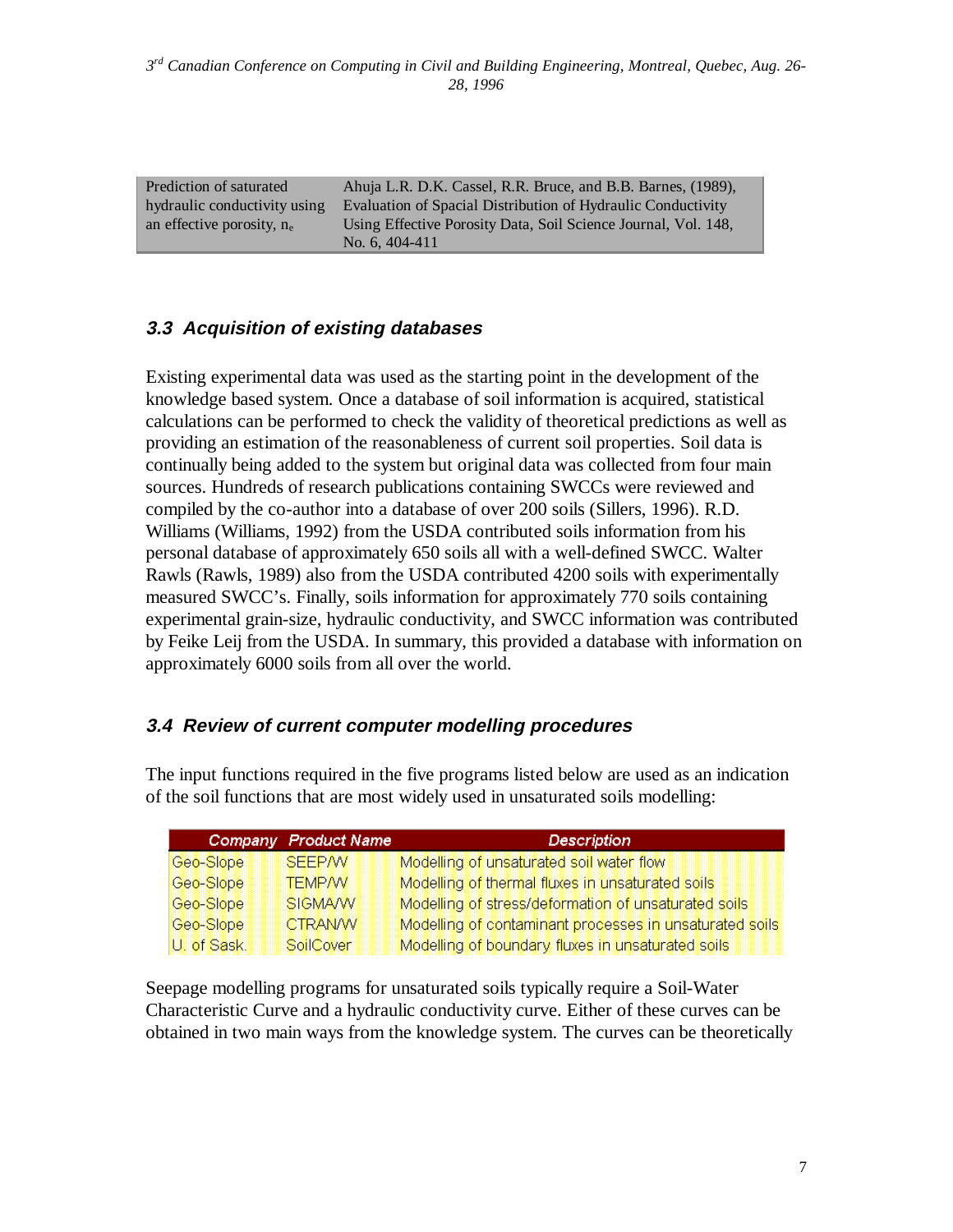predicted or the database can be searched for experimental data representing a similar soil.

TEMP/W performs uncoupled thermal analysis of soils and therefore requires property functions describing thermal conductivity and specific heat capacity. SoilCover is a fully coupled, one-dimensional finite element program to model the flux boundary conditions at the surface of unsaturated soils. As such it requires property curves describing volumetric water content, hydraulic conductivity, thermal conductivity, specific heat capacity and unfrozen water content. To satisfy the needs of these programs, the knowledge system is capable of providing functions representing volumetric water content versus suction (SWCC), hydraulic conductivity versus suction, thermal conductivity versus suction, volumetric specific heat versus suction, and unfrozen volumetric water content versus degrees below freezing.

The program SIGMA/W allows for uncoupled modelling of the stress state of an unsaturated soil. To properly model this phenomenon, a function describing the relationship between the shear strength of an unsaturated soil and suction and net normal stress is required. The knowledge-based system provides a method of predicting this function. For fully coupled programs modelling volume changes in soils, the system is also capable of providing property functions describing the change in void ratio versus both suction and net normal stress.

CTRAN/W allows uncoupled modelling of contaminant transport in unsaturated soils. To do modelling of contaminant transport, property functions describing how the coefficient of diffusion and the coefficient of adsorption vary according to different levels of saturation is needed. An estimate of each of these curves can be obtained by the knowledge-based system.

The knowledge-based system provides property functions to allow for coupled or uncoupled modelling in the areas of seepage, thermal, contaminant transport, and volume change.

# **4.0 KNOWLEDGE REPRESENTATION**

The area of knowledge-based systems has blossomed over the past decade from merely an academic interest into a useful technology. Carrico describes knowledge systems as follows.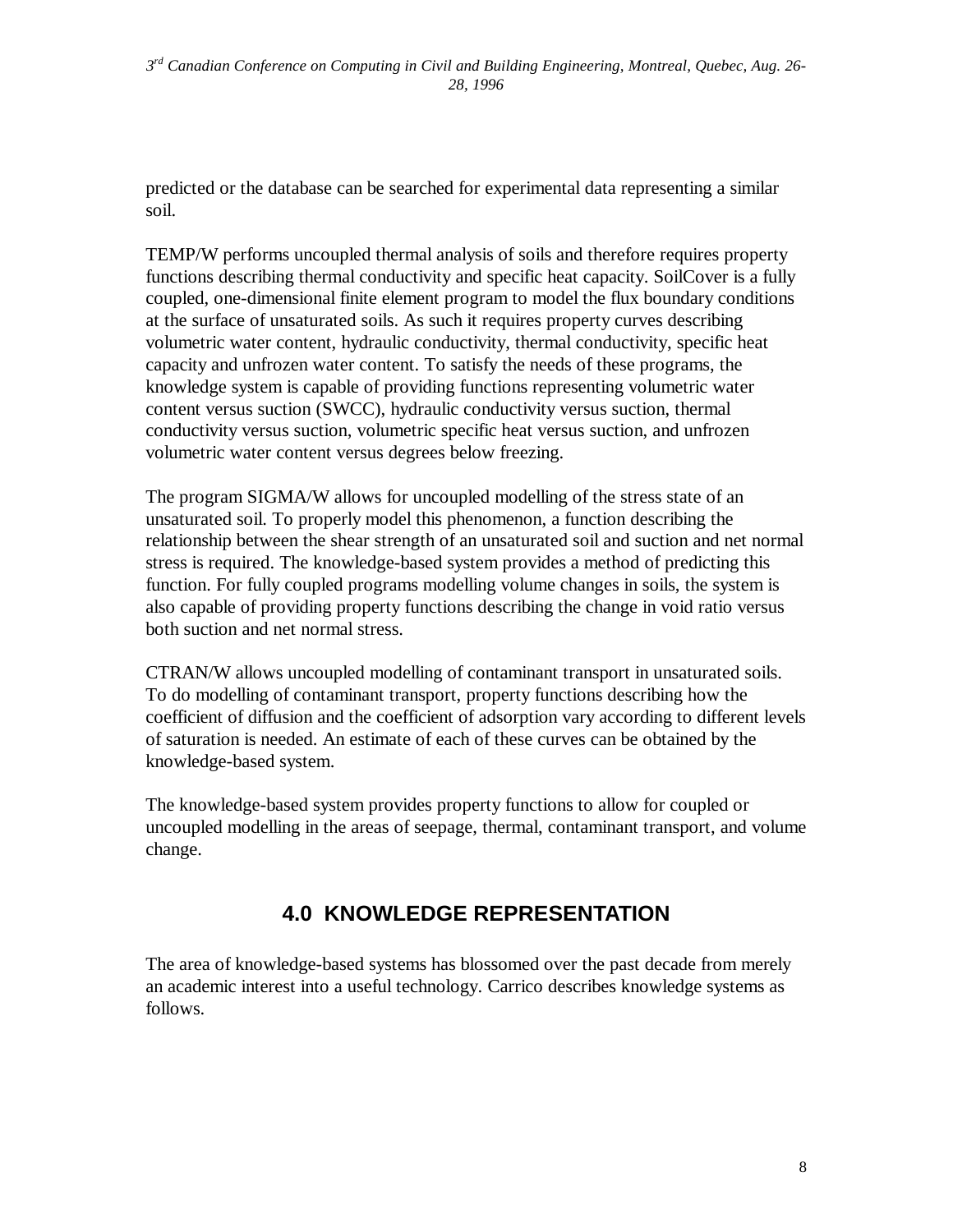*Knowledge systems are software systems that have structured knowledge about a field of expertise. They are able to solve some problems within their domain by using knowledge derived from experts in the field. (Carrico, 1989)*

Development of the methods for knowledge representation followed the knowledge acquisition phase. With a suitable amount of knowledge gathered, the structure and representation method for the knowledge system can be described. The knowledge representation is shown in Figure 1. Information was represented in frames. Each frame consisted of a database of experimental data, a database of theoretical data, a knowledge base consisting of rules and algorithms applicable to the current frame, and the user interface which allowed the information to be viewed in forms, tables, or charts. Examples of frames in the system are the main soil information frame which contains soil texture, description, volume-mass relations, soil origin, etc. or the permeability frame which stores information related to the hydraulic conductivity of a soil as well as algorithms and rules applicable to this frame. Independent of the knowledge frames are two query engines which allow for access to pertinent information. The main query



**Figure 1 Representation of knowledge in system**

engine builds a query by stepping the user through a series of forms while the English language engine allows querying the database with common statements like "Show me soils with porosities between 0.25 and 0.30".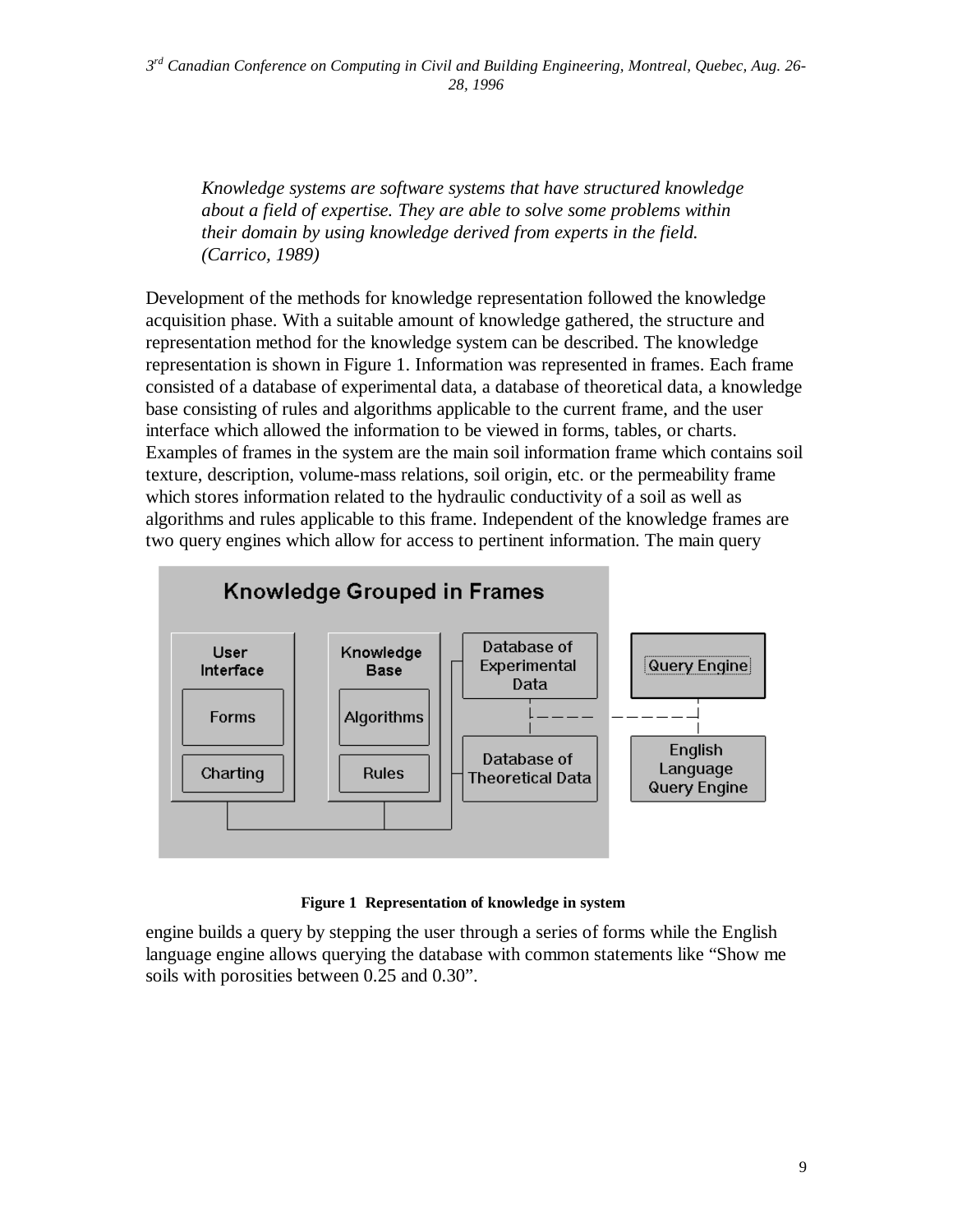The soil properties are organized into separate frames or subcategories which are linked to the main soil information frame. The manner in which this is done is shown in Figure 2. While Figure 1 shows the theoretical structure of the Knowledge-Based System (KBS), Figure 2 displays the physical implementation of the system in Access.



**Figure 2 Knowledge frames included in system**

## **5.0 KNOWLEDGE SYSTEM SHELL**

Once the structure of the KBS was determined, a shell or programming environment was needed to build the system. The relational database shell provided by Microsoft's Access<sup>®</sup> relational database management system (RDMS) was selected as an environment. The database system handled the manipulation of large amounts of data while allowing time to be focused on the coding of the knowledge system. The system requires at least a 486 class personal computer with 8 megabytes of RAM while a suggested system would be a pentium class machine with 16 megabytes of RAM for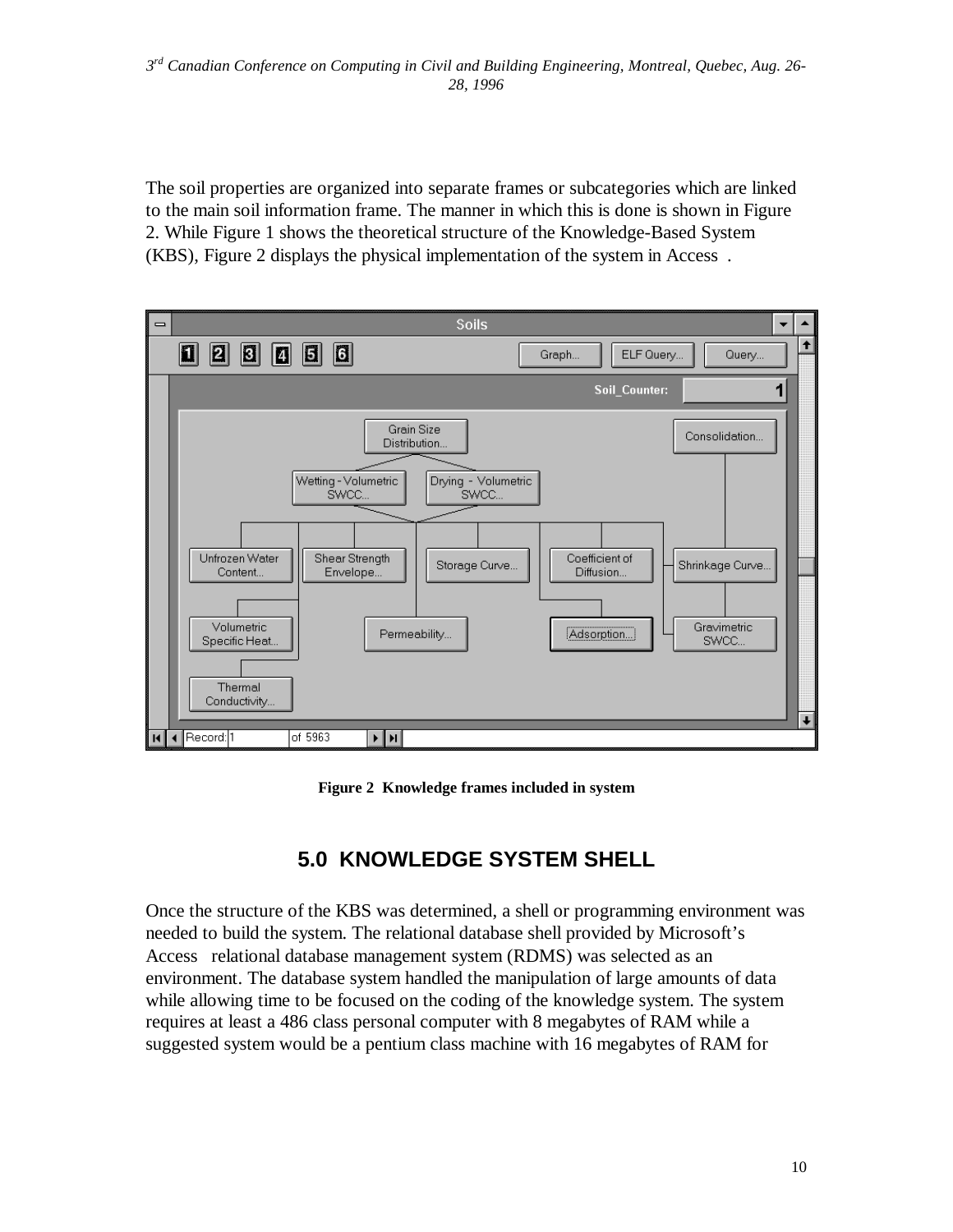operation of the system. Approximately 20 megabytes of hard disk storage are required for installation of the application. A picture of the main switchboard for the system can be seen in Figure 3.



**Figure 3 Main switchboard for knowledge-based system**

Knowledge-based systems typically contain an inference engine allowing for a decisiontree type of dialog between the system and the user. The size of the unsaturated soil mechanics field and uncertainty regarding the application the system dictated several decisions. A parameter-driven inference engine was selected to lessen ambiguity. Also, the inference engine has been limited to handling the statistical estimation of soil parameters should a gap be found in the current data.

### **5.1 Main Soil Information Frame**

The fields used for classification of the soil were adopted from current USDA soil databases for the sake of familiarity. Figure 4 shows the main text descriptors used in the classification of soils. The volume-mass and grain-size properties have also typically been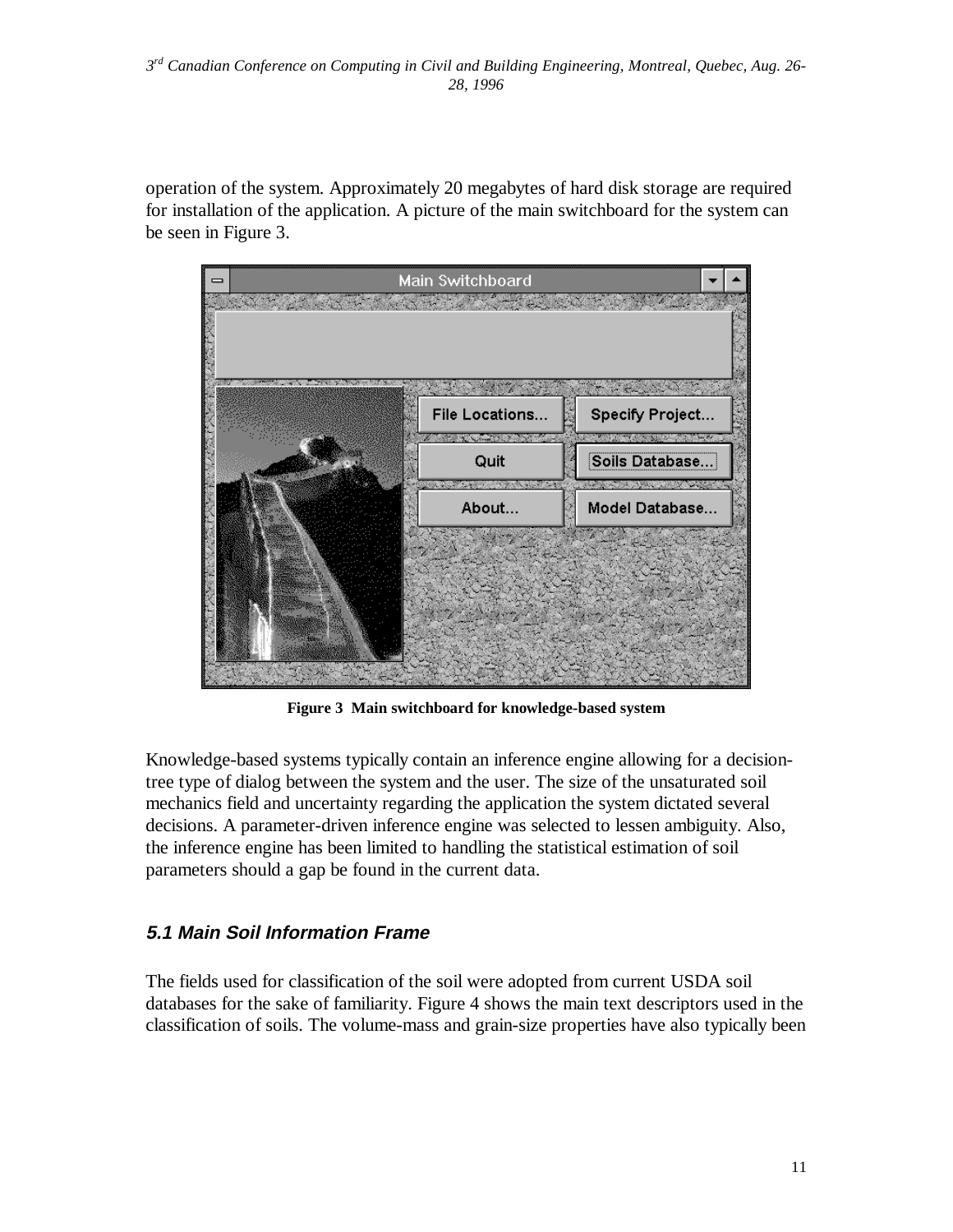used for soil classification and are shown in Figure 5. Other soil properties that are stored are atterberg limits, water chemistry, soil origin properties, publication information, and the geographical location of the soil (Country, State, County, Site). Soil origin fields store information such as horizon depth, horizon type, family, and soil series.

| $\qquad \qquad \blacksquare$ |                          |                                                                                                                  | <b>Soils</b>                                                                 |  |  |  |  |  |  |
|------------------------------|--------------------------|------------------------------------------------------------------------------------------------------------------|------------------------------------------------------------------------------|--|--|--|--|--|--|
|                              | ы<br>KJ.                 | <b>B</b><br>ELF Query<br>6<br>Graph<br>Query                                                                     |                                                                              |  |  |  |  |  |  |
|                              | Project_ID               | P1003<br>$\pm$                                                                                                   | <b>Soil Counter:</b>                                                         |  |  |  |  |  |  |
|                              | Texture: Clay            |                                                                                                                  | Soil Group:<br>$\vert \cdot \vert$<br>÷                                      |  |  |  |  |  |  |
|                              | <b>Texture Modifier:</b> | $\pm$                                                                                                            | Mineralogy:                                                                  |  |  |  |  |  |  |
|                              | Structure grade: Strong  | $\vert \cdot \vert$                                                                                              | <b>Percentage of Mineral:</b><br>Mineral:<br>$\bullet$<br>Smectite<br>20.00% |  |  |  |  |  |  |
|                              | Structure size:          | $\vert \cdot \vert$                                                                                              | 30.00%<br>Fe-Mq chlorite<br>K-Feldspar<br>13.00%                             |  |  |  |  |  |  |
|                              | <b>Structure type:</b>   | $\vert \cdot \vert$                                                                                              | Quartz<br>4.00%<br>6.00%<br>Kaolinite                                        |  |  |  |  |  |  |
|                              | Soil Name: Frank         |                                                                                                                  | LRecord: 1<br>of 5<br>⊧∣н<br>$\blacksquare$                                  |  |  |  |  |  |  |
|                              |                          | Soil Description: This is a trial soil obtained from Xing's Actual.dat file                                      |                                                                              |  |  |  |  |  |  |
|                              | Notes:                   | Note: this soil is NOT A REAL SOIL but was created during the testing and development<br>of the database system. |                                                                              |  |  |  |  |  |  |
|                              |                          | Contact: Murray Fredlund                                                                                         |                                                                              |  |  |  |  |  |  |
|                              | Rating:                  | 8                                                                                                                | 1 to 10 with 10 the best                                                     |  |  |  |  |  |  |
|                              | Record: 1                | of 5963<br>⊧∣н∣                                                                                                  |                                                                              |  |  |  |  |  |  |

**Figure 4 Page one of the main soil form showing classification properties**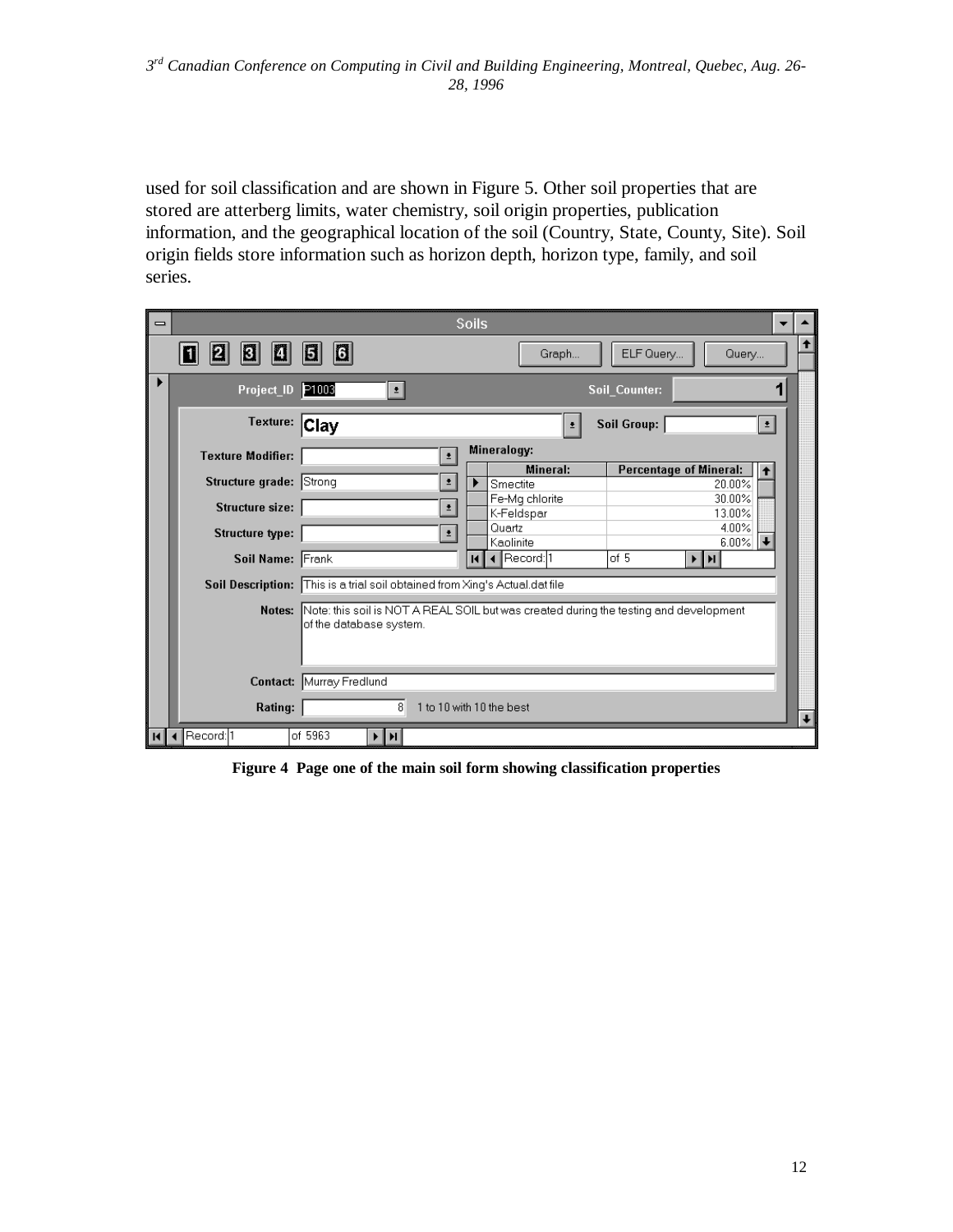| $\qquad \qquad \blacksquare$ |                                                            | <b>Soils</b>                          |                   |               |                   |           |
|------------------------------|------------------------------------------------------------|---------------------------------------|-------------------|---------------|-------------------|-----------|
|                              | $ \mathbf{G} $<br>E<br>Е<br>$\boldsymbol{2}$<br>ш          |                                       | Graph             | ELF Query     | Query             | $\bullet$ |
|                              | Experimentally Determined: X                               |                                       |                   | Soil Counter: |                   |           |
|                              | 87.96%<br><b>Saturation:</b><br>Predict  <br>Note          | $  \tilde{\bm{\omega}}  $<br>F        | % Clay:           | 3.50%         | $& 0.002$ mm      |           |
|                              | 0.317<br><b>Vol. Water Content:</b>                        | 区<br>$\ddot{\bullet}$                 | % Silt:           | 5.59%         | $0.05 - 0.002$ mm |           |
|                              | 36.06%<br>Porosity, n:                                     | С<br>$\ddot{\mathbf{Q}}$<br>A         | % Sand:           | 44.58%        | $2.0 - 0.05$ mm   |           |
|                              | 0.564<br>Void Ratio, e:                                    | г<br>۱                                | % Coarse:         | 45.71%        | $> 2.0$ mm        |           |
|                              |                                                            | С<br>Ш                                | % Organic:        | 5.00%         |                   |           |
|                              | 18.72%<br>Water Content, w:                                | ۱<br>$\overline{\mathbf{x}}$          | D <sub>10</sub> : | 0.0659        | mm                |           |
|                              | 1694.4 kg/m <sup>^3</sup><br>Dry Density:                  | ⊚∣⊏<br>A                              | D20:              | 0.3368        | mm                |           |
|                              | 2011.6<br><b>Total Density:</b><br>kg/m^3                  | $^{\circ}$<br>E<br>п                  | D30:              | 0.7082        | mm                |           |
|                              | 19.734<br><b>Total Unit Weight:</b><br>kN/m <sup>2</sup> 3 | ۱<br>≺                                | D <sub>50</sub> : | 1.7435        | mm                |           |
|                              | 2.65<br><b>Specific Gravity, Gs:</b>                       | 区<br>◉                                | D60:              | 2.5241        | mm                |           |
|                              | <b>Density of Water:</b><br>1000.0<br>kg/m <sup>^</sup> 3  | Nate: check boxes<br>indicates locked | Cu:               | 38.304        |                   |           |
|                              | 9.810 m/s <sup>2</sup><br>Accel of Gravity, g:             | properties.                           | Cc:               | 3.015         |                   |           |
|                              | Record: <sup>1</sup><br>of 5963<br>⊁‡H∣                    |                                       |                   |               |                   |           |

**Figure 5 Page two of the main soil form showing volume-mass classification properties**

The main soil information form also provides links to the forms describing soil properties such as SWCC, permeability, shear strength, etc. Typical forms linked to the main soil form are described in the following sections. For the sake of brevity, not all the forms linked to the main soil form are shown.

#### **5.2 Other Frames Linked to Main Frame**

Complimentary to data stored in the main soil frame is information stored in other frames which are linked to the main frame. Information was organized in frames for storage efficiency reasons as well as to provide a good conceptual view of the different soil properties. The properties or frames linked to the main soil frame are listed below:

| Adsorption                        | Shear strength |
|-----------------------------------|----------------|
| Consolidation                     | Shrinkage      |
| <b>Diffusion</b>                  | Specific heat  |
| Unfrozen volumetric water content | Storage        |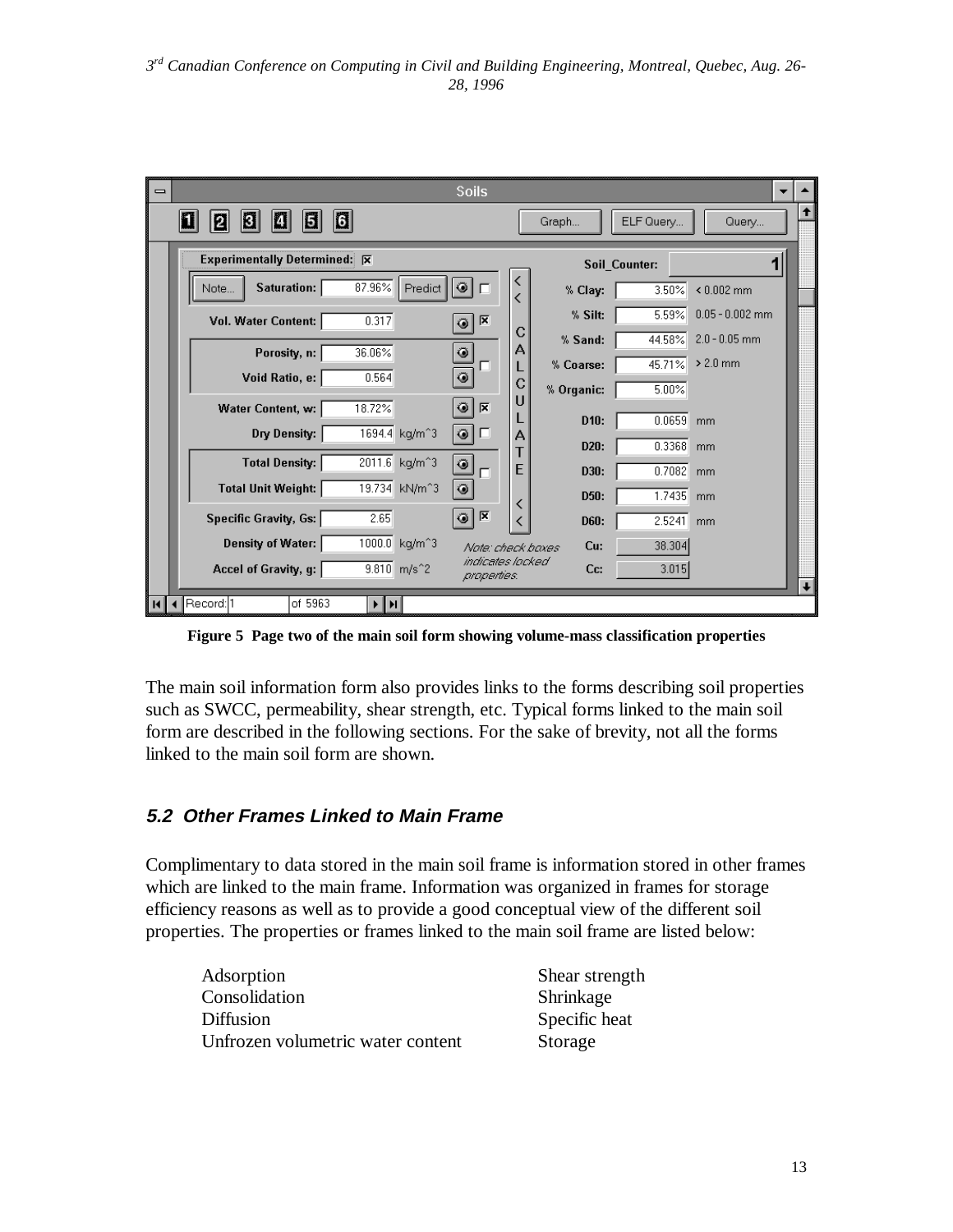Grain-size distribution SWCC Gravimetric SWCC Thermal conductivity **Permeability** 

Page one of the SWCC frame can be seen in Figure 6. This frame stores pertinent information relating to the SWCC as well as experimental and fitted points on the curve. The equation describing the curve shown in Figure 7 is stored in the database once experimental data is fit with a curve. A focus of the knowledge-based system was to allow mathematical representation of soil property functions wherever possible. This then allows the equations to be entered into popular finite element modelling packages for modelling of unsaturated soil behavior. To provide a starting point for mathematical representation, the SWCC, grain-size distribution, and consolidation curves must be fit with a mathematical equation. A single equation was selected to fit each of the grain-size and consolidation curves. For the SWCC, however, a number of different equations have been previously used. To accommodate this variability, 28 different equations are available for use in the system. For each equation, a routine allowing the equation to be fit to experimental data must be provided. Therefore, a number of curve fitting algorithms were implemented. Once an equation is fit to experimental data, the resulting equation can be used in the calculation of other soil properties.



**Figure 6 Page one of form describing SWCC information**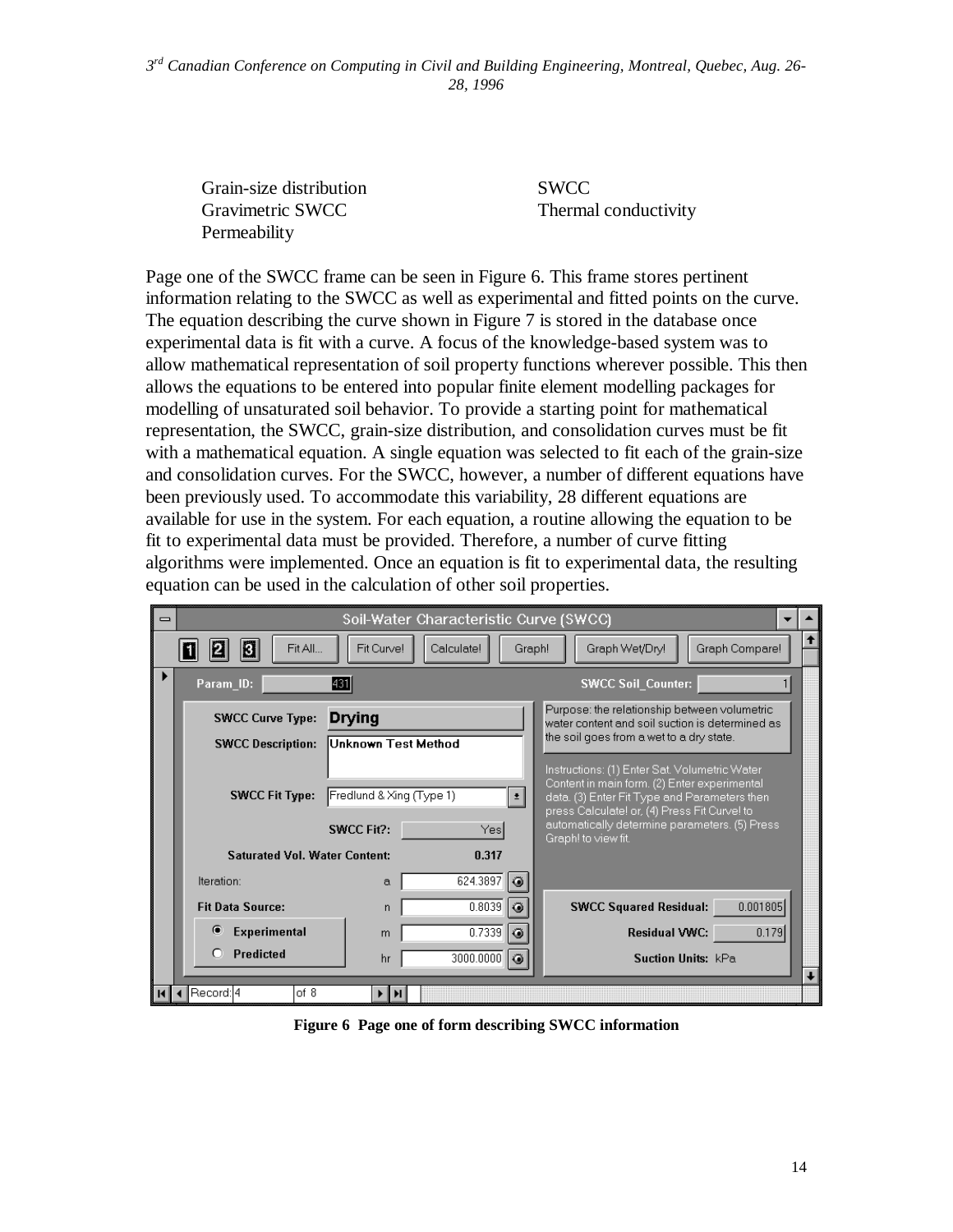| $\equiv$                                                                                                                            |  |                           |                            | Soil-Water Characteristic Curve (SWCC) |  |                                        |          |                            |          |                |   |
|-------------------------------------------------------------------------------------------------------------------------------------|--|---------------------------|----------------------------|----------------------------------------|--|----------------------------------------|----------|----------------------------|----------|----------------|---|
|                                                                                                                                     |  | E.<br>2                   | Fit All<br>Fit Curve!      | Calculate!                             |  | Graph!                                 |          | Graph Wet/Dry!             |          | Graph Compare! | Ť |
| <b>SWCC Equation:</b><br>Theta w=Theta sat*(1-<br>ln(1+h/3000.0000)/ln(1+10^6/3000.0000))*(1/ln(exp(1)+(h/624.3897)^0.8039))^0.7339 |  |                           |                            |                                        |  |                                        |          |                            |          |                |   |
|                                                                                                                                     |  | <b>Experimental Data:</b> |                            |                                        |  | <b>Fit Data:</b>                       |          |                            |          |                |   |
|                                                                                                                                     |  | Suction:                  | <b>Vol. Water Content:</b> | ↟                                      |  | <b>Suction:</b>                        |          | Vol. Water Conten          |          | ↟              |   |
|                                                                                                                                     |  | $2.00E + 01$              | 0.317                      |                                        |  |                                        | 1.00E-02 |                            | 3.17E-01 |                |   |
|                                                                                                                                     |  | $3.00E + 01$              | 0.313                      |                                        |  |                                        | 1.65E-02 |                            | 3.17E-01 |                |   |
|                                                                                                                                     |  | $4.00E + 01$              | 0.311                      |                                        |  |                                        | 2.72E-02 |                            | 3.17E-01 |                |   |
|                                                                                                                                     |  | $5.00E + 01$              | 0.308                      |                                        |  |                                        | 4.48E-02 |                            | 3.17E-01 | $\ddotmark$    |   |
|                                                                                                                                     |  | $6.00E + 01$              | 0.305                      |                                        |  | Record: 1                              |          | of 38                      | ⊁‡н∣     |                |   |
|                                                                                                                                     |  | $8.00E + 01$              | 0.300                      |                                        |  |                                        |          |                            |          |                |   |
|                                                                                                                                     |  | $1.00E + 02$              | 0.296                      |                                        |  | Predicted from grainsize distribution: |          |                            |          |                |   |
|                                                                                                                                     |  | $1.20E + 02$              | 0.293                      |                                        |  | Suction:                               |          | <b>Vol. Water Content:</b> |          | ↑              |   |
|                                                                                                                                     |  | $1.40E + 02$              | 0.289                      |                                        |  | 1.00E-02                               |          |                            | 0.317    |                |   |
|                                                                                                                                     |  | $1.60E + 02$              | 0.286                      |                                        |  | 1.65E-02                               |          |                            | 0.317    |                |   |
|                                                                                                                                     |  | $1.80E + 02$              | 0.284                      |                                        |  | 2.72E-02                               |          |                            | 0.317    |                |   |
|                                                                                                                                     |  | $2.00E + 02$              | 0.284                      | $\ddotmark$                            |  | 4.48E-02                               |          |                            | 0.317    | $\ddotmark$    |   |
|                                                                                                                                     |  | 2.505,02                  | 0.270<br>of 21             |                                        |  |                                        |          | of 38                      |          |                |   |
|                                                                                                                                     |  | Record:[1                 |                            | $\mathbf{H}$                           |  | Record: 1                              |          |                            | ⊁‡H∣     |                |   |
|                                                                                                                                     |  | Record: 4                 | of 8<br>⊁ ∐ HI             |                                        |  |                                        |          |                            |          |                |   |

**Figure 7 Page two of form describing SWCC information**

### **5.3 Shear Strength Frame**

The shear strength frame provides an example of a frame linked to the main soil information frame. Page one, which can be seen in Figure 8, stores soil parameters relating to the shear strength of the current soil. Knowing the effective angle of internal friction and the effective cohesion, the prediction method references the SWCC to predict the shear strength of the soil will behave at different levels of saturation. Figure 9 shows the plotting information, shear strength equation, points on experimental curve and points on the fitted curve. The results can then be viewed as either a two or three dimensional plot as shown in Figure 10.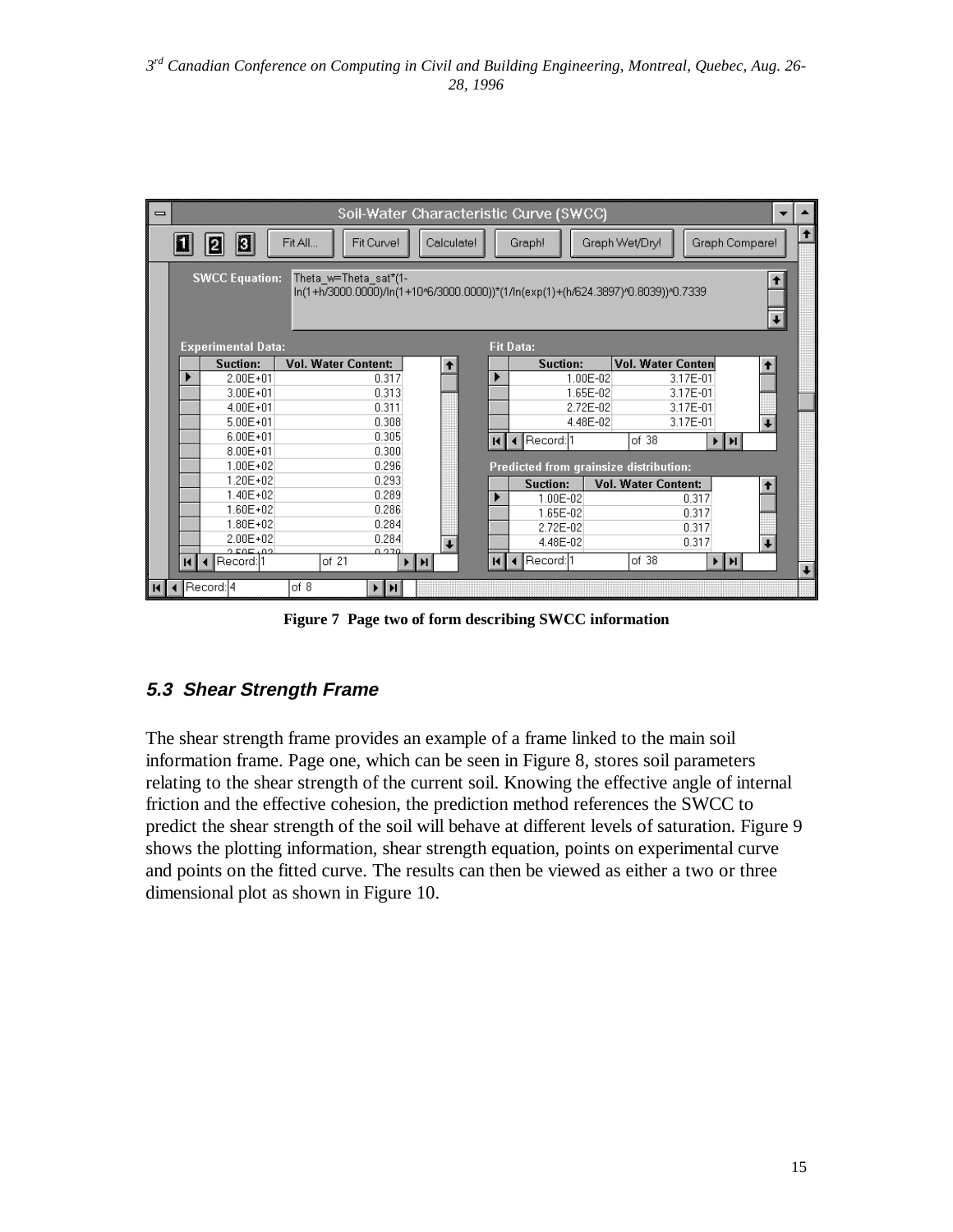| $\qquad \qquad \blacksquare$ |                                                       | Shear Strength                          |                     |                                                                 |                                                                                              |  |
|------------------------------|-------------------------------------------------------|-----------------------------------------|---------------------|-----------------------------------------------------------------|----------------------------------------------------------------------------------------------|--|
|                              |                                                       | Method                                  |                     | Predict                                                         | Graph!                                                                                       |  |
| ℐ                            | 32<br>Shear ID:                                       |                                         |                     | <b>Shear Soil Counter:</b>                                      | n                                                                                            |  |
|                              | <b>Shear Description: Drying Curve Shear Strength</b> |                                         |                     | Purpose: this form describes the<br>suction, and normal stress. | relationship between shear strength,                                                         |  |
|                              | Shear Fit Type: Fredlund & Xing (Type 1)              |                                         | $\vert \cdot \vert$ |                                                                 | Instructions: (1) Enter information on the<br>left. (2) If available, experimental points on |  |
|                              | Drying<br>Shear Curve Type: $①$                       | Wetting                                 |                     |                                                                 | shear strength envelope can be entered.                                                      |  |
|                              | Eff angle of int fric:                                | $5.00$ degrees<br>$\ddot{\bullet}$      |                     | Experimental points do not affect                               | prediction. (3) Enter graph parameters on:                                                   |  |
|                              | 20.0 kPa<br><b>Effective Cohesion:</b>                | ۱                                       |                     |                                                                 | the second page. (4) Press Predict! to<br>predict shear strength envelope. (4)               |  |
|                              | <b>Shear Parameter:</b>                               | 2.4 range (1.0-5.0)<br>$\ddot{\bullet}$ |                     | Press Graph! to view results.                                   |                                                                                              |  |
|                              | Shear Test?: $\Box$                                   |                                         |                     |                                                                 | Note: The net normal confining stress<br>used to obtain experimental data should             |  |
|                              | Yes<br><b>Update Shear?:</b>                          |                                         |                     |                                                                 | match the confining pressure used when<br>the soil-water characteristic curve was            |  |
|                              | Shear Residual: 25173.18980695                        |                                         |                     |                                                                 | determined. If the two confining stresses                                                    |  |
|                              | Stress Units: kPa                                     | <b>Angle Units: degrees</b>             |                     | strength prediction is affected.                                | are different, the accuracy of the shear                                                     |  |
|                              | Record: 1<br>of 1<br>H                                |                                         |                     |                                                                 |                                                                                              |  |

**Figure 8 Page one of shear strength frame**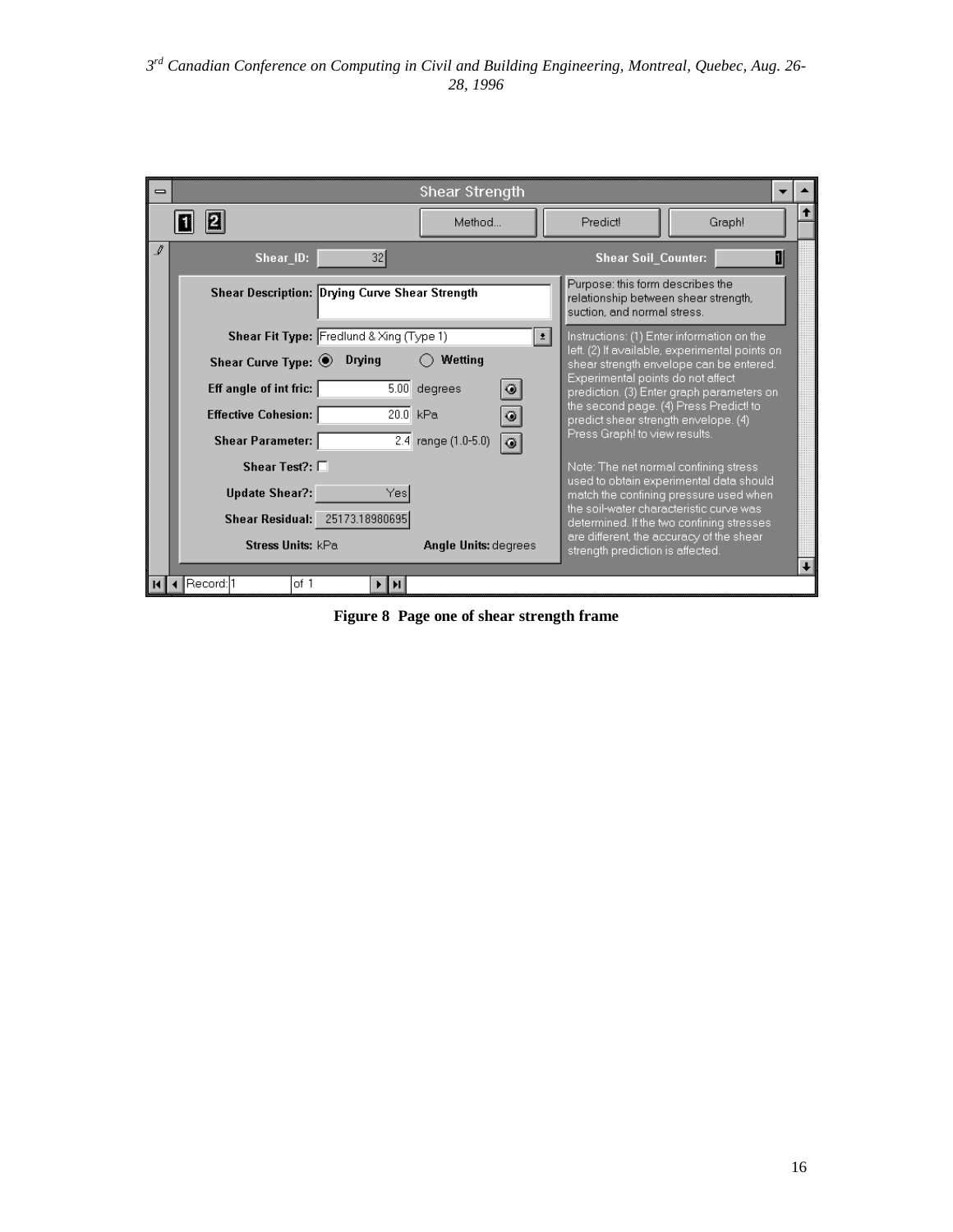| $\equiv$ | <b>Shear Strength</b>            |                 |                                              |                             |                            |                   |                                                                                             |             |  |  |
|----------|----------------------------------|-----------------|----------------------------------------------|-----------------------------|----------------------------|-------------------|---------------------------------------------------------------------------------------------|-------------|--|--|
| 2        |                                  |                 |                                              | Predict<br>Method<br>Graph! |                            |                   |                                                                                             |             |  |  |
|          | <b>Plot Info:</b>                |                 |                                              |                             |                            |                   |                                                                                             |             |  |  |
|          | Shear Graph Type: 3D Scatter     |                 | $\pm$                                        |                             | Shear 2D Axis:             | <b>ISuction</b>   | $\pmb{\pm}$                                                                                 |             |  |  |
|          | <b>Shear Normal Min:</b>         |                 | 01<br>kPa                                    |                             | <b>Shear Suction Min:</b>  |                   | kPa<br>0.01                                                                                 |             |  |  |
|          | <b>Shear Normal Max:</b>         |                 | kPa<br>200                                   |                             | <b>Shear Suction Max:</b>  |                   | 10000<br>kPa                                                                                |             |  |  |
|          | <b>Shear Normal Axis: Linear</b> |                 |                                              |                             | <b>Shear Suction Axis:</b> | <b>I</b> Linear   | $\pmb{\pm}$                                                                                 |             |  |  |
|          | <b>Shear Equation:</b>           | n(5.0*pi/180)   | Shear=20.0+Net Normal*tan(5.0*pi/180)+(1*(1- |                             |                            |                   | ln(1+h/3000.0000)/ln(1+10/6/3000.0000))*(1/ln(exp(1)+(h/624.3897)/0.8039))/0.7339)/2.4*h*ta |             |  |  |
|          | <b>Experimental Data:</b>        |                 |                                              |                             | <b>Predicted Data:</b>     |                   |                                                                                             |             |  |  |
|          | <b>Net Normal:</b>               | <b>Suction:</b> | <b>Shear Strength:</b>                       | $\ddot{\phantom{1}}$        | <b>Net Normal:</b>         | <b>Suction:</b>   | <b>Shear Stength:</b>                                                                       | ↟           |  |  |
|          | 100                              | 0.1             | 42.44                                        |                             | 0.01                       | 0.01              | 20.00175                                                                                    |             |  |  |
|          | 100                              | 50              | 54.712                                       |                             | 0.01                       | 250.0098          | 36.233                                                                                      |             |  |  |
|          | 100                              | 100             | 72.85                                        |                             | 0.01                       | 500.0095          | 46.98517                                                                                    |             |  |  |
|          | 100                              | 200             | 93.93                                        |                             | 0.01                       | 750.0093          | 54.97741                                                                                    |             |  |  |
|          | 100                              | 350             | 102.76                                       | $\ddotmark$                 | 0.01                       | 1000.009          | 61.2543                                                                                     | $\ddotmark$ |  |  |
|          | 100<br>Record: 1                 | 500<br>of 6     | 115                                          | $\overline{M}$              | 0.01<br>◀ Record: 1        | 1250.009<br>of 41 | 66.36098<br>H<br>▸│                                                                         |             |  |  |
|          | ◀                                |                 | ĐЫ                                           |                             |                            |                   |                                                                                             |             |  |  |
|          | Record: 11                       | of 1            | ⊁ ∐ ⊁I                                       |                             |                            |                   |                                                                                             |             |  |  |

**Figure 9 Page two of shear strength frame**



Net Normal (kPa)

**Figure 10 Plot of predicted shear strength envelope and experimental points**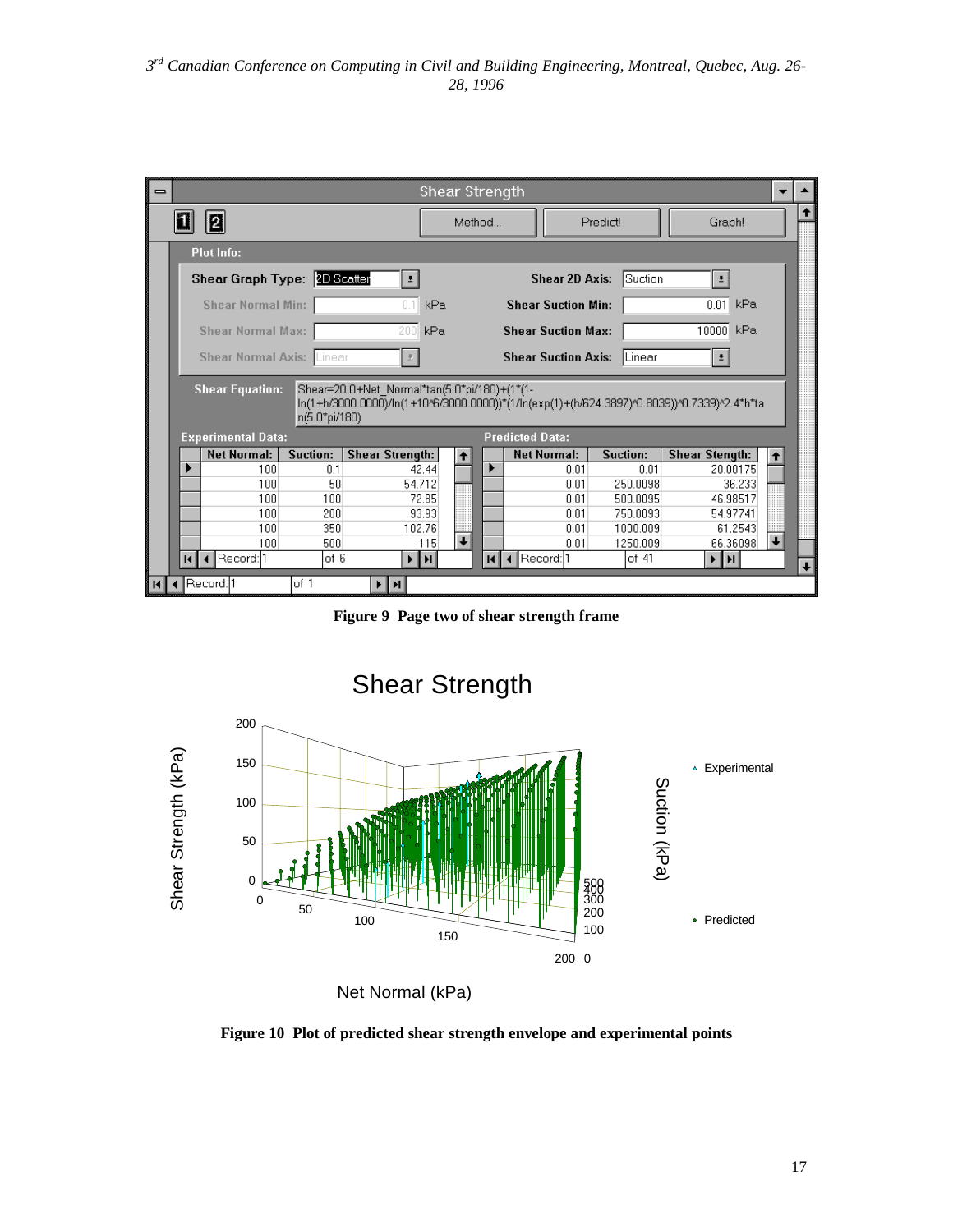## **6.0 SUMMARY**

Theory governing the behavior of unsaturated soils has been available for several years and has shown that the Soil-Water Characteristic Curve is the central relationship describing how a soil behaves as it desaturates. Research has shown that empirical relationships can be used to describe property functions related to the Soil-Water Characteristic Curve. These empirical relationships can then be used to predict how the permeability, shear strength, thermal properties, diffusion and adsorption will behave as a soil desaturates. The complexity of unsaturated soil physics requires a knowledgebased system to provide tools for describing unsaturated soil behavior. Knowledge was accumulated from experts in the field of unsaturated soil mechanics, published research, and current databases. The system was described within the relational database shell provided by Microsoft's Access<sup>®</sup> relational database management system (RDMS). The database system handled the manipulation of large amounts of data while allowing time to be focused on the coding of the knowledge system. Information was stored in frames consisting of a main soil frame with links established to alternate soil property frames. The current database consists of information on over 6000 soils. The knowledge-based system manipulates 13 separate property frames and allows prediction of 10 different soil property functions. The system then allows for the estimation of unsaturated soil properties when experimental data is limited or too costly to obtain. The unsaturated property functions can be used in finite element modelling among other applications to give an estimate of engineering design limits.

## **7.0 CONCLUDING REMARKS**

The current system allows for expansion in a number of ways. The most pressing interest appears to be to combine the soil knowledge-based system with a modelling program so that unsaturated soil processes can be more accurately studied.

Property functions are currently defined in terms of suction. Describing property functions in terms of net normal stress may be a possible area of development.

A complete inference engine covering the field of unsaturated soil mechanics would also enhance the system. However, the cheap availability of personal computers will allow extensive benefit from the current system when applied to numerous situations.